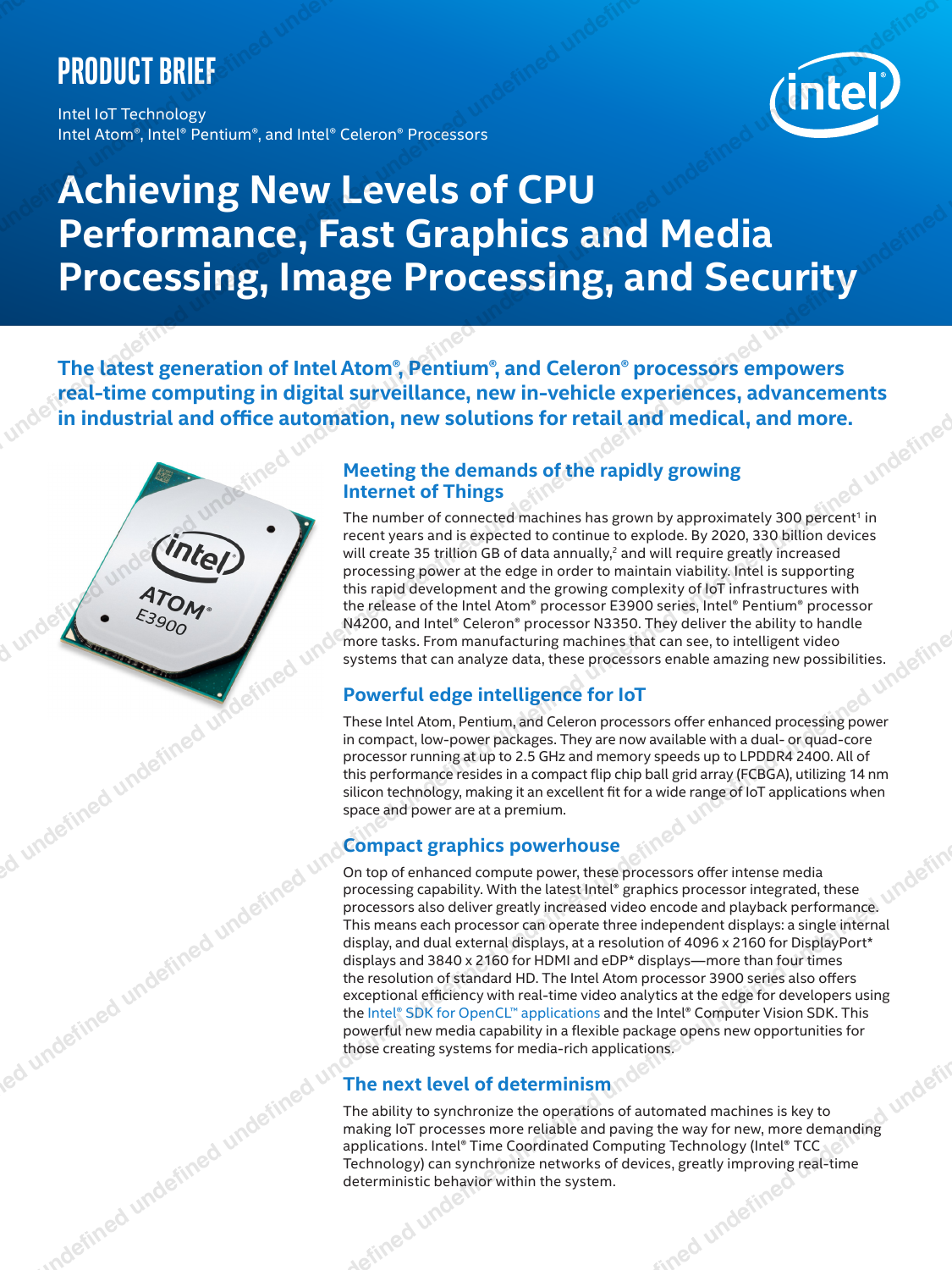# **Enhanced, silicon-level security**

Protecting your IoT operations from unwanted access is always a key consideration. The Intel Atom, Pentium, and Celeron processors offer hardened, more capable security at nearly every level. They can enhance your existing security solutions and make new types of protection possible. With the new Intel® Trusted Execution Engine (Intel® TXE), they offer enhanced data and operations protection in the most challenging environments, from retail transactions to manufacturing floors. This deep layer of protection can keep select data away from hackers, even if the OS is compromised. This security is matched with fast cryptographic execution based on Intel® AES New Instructions (Intel® SHA-NI, RDRAND), and a number of secure boot features, such as Intel® Boot Guard 2.0.

# **Enhanced reliability**

The Intel Atom processor offers dependable performance even in extreme circumstances, such as in the industrial and aerospace environments. Dual-channel error correction code (ECC) is now available when using DDR3L and helps guard against single-bit memory errors that can corrupt a system and lead to a crash. These processors are also available with

an extreme junction temperature range of -40°C to 110°C. What's more, processors that are qualifed and developed for operation in automotive applications, like in-vehicle infotainment (IVI) systems and digital cluster systems, are also available.

# **Multiple outstanding MMIO on APL-I**

APL-I introduces support for multiple outstanding memory Mapped I/O (MMIO) transactions. This feature provides performance isolation benefts by eliminating architectural bottlenecks previously associated with MMIO read transactions. This is a foundational requirement of workload consolidation, enabling applications on separate cores to independently access I/O devices.

# **More I/Os**

These versions of the Intel Atom, Pentium, and Celeron processors help make IoT solutions less complex to build and enable a more engaging experience. With an expanded number of I/Os, complex confgurations can be enabled while requiring fewer external hubs. These new I/Os include six USB 3.0 ports and four PCIe\* ports (six lanes) for greatly expanded, high-speed connectivity.



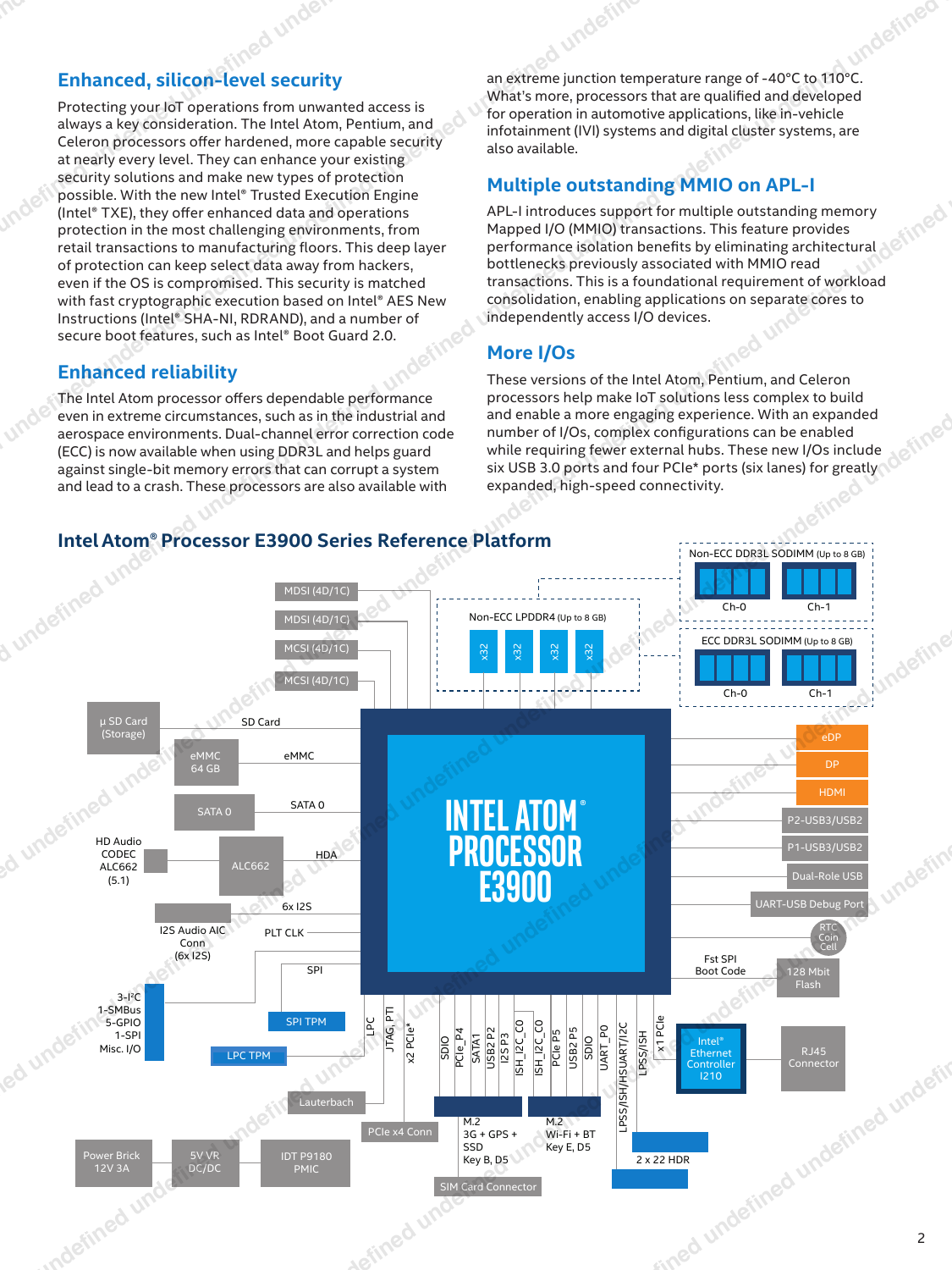### **KEY FEATURES**

### **INTEL COMPUTE POWER**

### **POWERFUL MEDIA PERFORMANCE AND IMMERSIVE 3D GRAPHICS**

### **THE NEXT LEVEL OF DETERMINISM**

### **RELIABLE AND EFFICIENT COMPUTING**

### **MORE I/Os**

### **SECURITY FEATURES OF THE INTEL ATOM® PROCESSOR E3900 SERIES**

### **EHANCED CPU CRYPTOGRAPHY FEATURES**

### **INTEL ATOM®, INTEL® PENTIUM®, AND INTEL® CELERON® PROCESSORS FOR IOT**

| <b>KEY FEATURES</b><br><b>INTEL COMPUTE POWER</b><br>Faster Memory Speeds: Get up to 8 GB of LPDDR4.<br>More Processing Power: These Intel Atom®, Pentium®, and Celeron® processors are available with up to quad-core, 14 nm processors running at<br>up to 2.5 GHz.<br><b>Compact Package:</b> The low-power FCBGA package allows it be deployed in a wide range of applications.<br>POWERFUL MEDIA PERFORMANCE AND IMMERSIVE 3D GRAPHICS<br>Enhanced Display Performance: Get support for Ultra HD 4K at 60 Hz on three independent displays via three simultaneous graphics pipes.<br>Higher Resolution: Capture 13MP stills and 1080p60 video.<br>Enhanced API Support: Take advantage of the latest media hardware acceleration, including Intel® Media SDK (Intel® Quick Sync Video),<br>Intel® Computer Vision SDK, DirectX* 12, and OpenGL* 4.3.<br>Powerful Video Analytics: Up to 15 simultaneous 1080p30 decode streams deliver high-level performance for surveillance and other<br>videocentric applications.<br>$  -$<br>THE NEXT LEVEL OF DETERMINISM<br>Intel® Time Coordinated Computing Technology (Intel® TCC Technology): Available when using Linux*, Intel TCC Technology coordinates and<br>synchronizes peripherals and networks of connected devices, achieving improved determinism. It can resolve latency issues in applications, such as<br>robotics manufacturing, by synchronizing the clocks of robotic devices to coordinate actions across networks.<br>$\frac{1}{2} \left( \frac{1}{2} \right) \left( \frac{1}{2} \right) \left( \frac{1}{2} \right) \left( \frac{1}{2} \right) \left( \frac{1}{2} \right) \left( \frac{1}{2} \right) \left( \frac{1}{2} \right) \left( \frac{1}{2} \right) \left( \frac{1}{2} \right) \left( \frac{1}{2} \right) \left( \frac{1}{2} \right) \left( \frac{1}{2} \right) \left( \frac{1}{2} \right) \left( \frac{1}{2} \right) \left( \frac{1}{2} \right) \left( \frac{1}{2} \right) \left( \frac$<br><b>RELIABLE AND EFFICIENT COMPUTING</b><br>Error Correction Code (ECC): Delivers enhanced system reliability by helping to detect and eliminate DDR3L memory errors.<br>High-Temperature Rating: Available SKUs offer -40°C to 110°C junction temperature to support applications in extreme environments.<br>Extended Reliability: Protect your investment in industrial and automotive environments.<br>Automotive-Qualified: Select SKUs offer the durability that qualifies them for automotive applications.<br><b>MORE I/Os</b><br>More I/O Ports: More USB ports, PCIe* lanes, and other ports allow for more complex configurations with fewer hubs.<br><b>High-Speed Connectivity:</b> Six USB 3.0 ports and four PCIe ports with six lanes allow for ultrahigh data transfer rates with a greatly expanded<br>number of peripherals.<br><b>Service Control</b><br>SECURITY FEATURES OF THE INTEL ATOM® PROCESSOR E3900 SERIES<br>$\sim$<br>FEATURES OF THE NEW INTEL® TRUSTED EXECUTION ENGINE 3.0 (INTEL® TXE 3.0) DEDICATED SECURITY COPROCESSOR<br>Secure Boot or Measured Boot: Prevents malware and other unauthorized software from replacing or tampering with the low-level firmware and OS.<br>Digital Rights Management (DRM), HDCP 1.4 Wired/HDCP 2.2 Wireless, Protected Audio Video Path (PAVP): Receive, process, and transmit premium<br>content securely.<br>Intel® Platform Trust Technology on Linux* OS: Stores secrets in hardware and performs crypto operations compliant to full Trusted Computing Group<br>Trusted Platform Module* 2.0 specification.<br><b>EHANCED CPU CRYPTOGRAPHY FEATURES</b><br>Intel® AES-NI, SHA-NI, RDRAND: Enables data privacy and integrity at higher throughput using native CPU instructions. For example, whole disk<br>encryption, data at rest, and data in transit.<br>$ \rightarrow$<br>____<br>a anggot s<br>INTEL ATOM®, INTEL® PENTIUM®, AND INTEL® CELERON® PROCESSORS FOR IOT<br><b>PROCESSOR</b><br><b>CPU HFM</b><br><b>EXECUTE SOME CONTROVER SERVIPT SOME SERVIPT SOME SERVIPT SOME SERVIPT SOME SERVIPT SOME SERVIPT SOME SERVIPT S</b><br>THERMAL SOME SERVIPT SERVIPT SERVIPT SERVIPT SERVIPT SERVIPT SERVIPT SERVIPT SERVIPT SERVIPT SERVIPT SERVIPT<br><b>NUMBER</b><br><b>CPU CORES</b><br><b>FREQUENCY</b><br>____<br>Intel <sup>®</sup> Celeron <sup>®</sup><br>$1.1$ GHz<br>2.4 GHz<br>FCBGA1296<br>2 MB<br>6W<br>Processor N3350<br>Intel® Pentium®<br>Processor N4200<br>$2.5\,\mathrm{GHz}$<br>FCBGA1296<br>$\odot$ 1.1 GHz<br>2 MB<br>6W<br><u> The Communication of the Communication</u><br>Intel Atom®<br>x5-E3930 Processor<br>$1.8$ GHz<br>FCBGA1296<br>1.3 GHz<br>2MB<br>6.5W<br>$\frac{1}{2}$<br>Intel Atom®<br>x5-E3940 Processor<br>$1.8$ GHz<br>FCBGA1296<br>1.6 GHz<br>2 MB<br>9.5W<br>Intel Atom®<br>x7-E3950 Processor<br><b>12W</b><br>$2.0$ GHz<br>$1.6$ GHz<br>FCBGA1296<br>2 MB<br>$\overline{\phantom{a}}$ |  |  |
|--------------------------------------------------------------------------------------------------------------------------------------------------------------------------------------------------------------------------------------------------------------------------------------------------------------------------------------------------------------------------------------------------------------------------------------------------------------------------------------------------------------------------------------------------------------------------------------------------------------------------------------------------------------------------------------------------------------------------------------------------------------------------------------------------------------------------------------------------------------------------------------------------------------------------------------------------------------------------------------------------------------------------------------------------------------------------------------------------------------------------------------------------------------------------------------------------------------------------------------------------------------------------------------------------------------------------------------------------------------------------------------------------------------------------------------------------------------------------------------------------------------------------------------------------------------------------------------------------------------------------------------------------------------------------------------------------------------------------------------------------------------------------------------------------------------------------------------------------------------------------------------------------------------------------------------------------------------------------------------------------------------------------------------------------------------------------------------------------------------------------------------------------------------------------------------------------------------------------------------------------------------------------------------------------------------------------------------------------------------------------------------------------------------------------------------------------------------------------------------------------------------------------------------------------------------------------------------------------------------------------------------------------------------------------------------------------------------------------------------------------------------------------------------------------------------------------------------------------------------------------------------------------------------------------------------------------------------------------------------------------------------------------------------------------------------------------------------------------------------------------------------------------------------------------------------------------------------------------------------------------------------------------------------------------------------------------------------------------------------------------------------------------------------------------------------------------------------------------------------------------------------------------------------------------------------------------------------------------------------------------------------------------------------------------------------------------------------------------------------------------------------------------------------------------------------------------------------------------------------------------------------------------------------------------------------------------------------------------------------------------------------------------------------------------------------------------------------------------------------------------------------------------------------------------------------------------------------------------------------------------------------------------------------------------------------------------------------------------------------------------------------------------------------------------------------------------------------------------------------------------------------------------------------------------------------------------------------------------------------------------------------------------------------------------------------------------------------------------------------------------------------------------------------------------------------------------------------------------------------------------------------------------|--|--|
|                                                                                                                                                                                                                                                                                                                                                                                                                                                                                                                                                                                                                                                                                                                                                                                                                                                                                                                                                                                                                                                                                                                                                                                                                                                                                                                                                                                                                                                                                                                                                                                                                                                                                                                                                                                                                                                                                                                                                                                                                                                                                                                                                                                                                                                                                                                                                                                                                                                                                                                                                                                                                                                                                                                                                                                                                                                                                                                                                                                                                                                                                                                                                                                                                                                                                                                                                                                                                                                                                                                                                                                                                                                                                                                                                                                                                                                                                                                                                                                                                                                                                                                                                                                                                                                                                                                                                                                                                                                                                                                                                                                                                                                                                                                                                                                                                                                                                                  |  |  |
|                                                                                                                                                                                                                                                                                                                                                                                                                                                                                                                                                                                                                                                                                                                                                                                                                                                                                                                                                                                                                                                                                                                                                                                                                                                                                                                                                                                                                                                                                                                                                                                                                                                                                                                                                                                                                                                                                                                                                                                                                                                                                                                                                                                                                                                                                                                                                                                                                                                                                                                                                                                                                                                                                                                                                                                                                                                                                                                                                                                                                                                                                                                                                                                                                                                                                                                                                                                                                                                                                                                                                                                                                                                                                                                                                                                                                                                                                                                                                                                                                                                                                                                                                                                                                                                                                                                                                                                                                                                                                                                                                                                                                                                                                                                                                                                                                                                                                                  |  |  |
|                                                                                                                                                                                                                                                                                                                                                                                                                                                                                                                                                                                                                                                                                                                                                                                                                                                                                                                                                                                                                                                                                                                                                                                                                                                                                                                                                                                                                                                                                                                                                                                                                                                                                                                                                                                                                                                                                                                                                                                                                                                                                                                                                                                                                                                                                                                                                                                                                                                                                                                                                                                                                                                                                                                                                                                                                                                                                                                                                                                                                                                                                                                                                                                                                                                                                                                                                                                                                                                                                                                                                                                                                                                                                                                                                                                                                                                                                                                                                                                                                                                                                                                                                                                                                                                                                                                                                                                                                                                                                                                                                                                                                                                                                                                                                                                                                                                                                                  |  |  |
|                                                                                                                                                                                                                                                                                                                                                                                                                                                                                                                                                                                                                                                                                                                                                                                                                                                                                                                                                                                                                                                                                                                                                                                                                                                                                                                                                                                                                                                                                                                                                                                                                                                                                                                                                                                                                                                                                                                                                                                                                                                                                                                                                                                                                                                                                                                                                                                                                                                                                                                                                                                                                                                                                                                                                                                                                                                                                                                                                                                                                                                                                                                                                                                                                                                                                                                                                                                                                                                                                                                                                                                                                                                                                                                                                                                                                                                                                                                                                                                                                                                                                                                                                                                                                                                                                                                                                                                                                                                                                                                                                                                                                                                                                                                                                                                                                                                                                                  |  |  |
|                                                                                                                                                                                                                                                                                                                                                                                                                                                                                                                                                                                                                                                                                                                                                                                                                                                                                                                                                                                                                                                                                                                                                                                                                                                                                                                                                                                                                                                                                                                                                                                                                                                                                                                                                                                                                                                                                                                                                                                                                                                                                                                                                                                                                                                                                                                                                                                                                                                                                                                                                                                                                                                                                                                                                                                                                                                                                                                                                                                                                                                                                                                                                                                                                                                                                                                                                                                                                                                                                                                                                                                                                                                                                                                                                                                                                                                                                                                                                                                                                                                                                                                                                                                                                                                                                                                                                                                                                                                                                                                                                                                                                                                                                                                                                                                                                                                                                                  |  |  |
|                                                                                                                                                                                                                                                                                                                                                                                                                                                                                                                                                                                                                                                                                                                                                                                                                                                                                                                                                                                                                                                                                                                                                                                                                                                                                                                                                                                                                                                                                                                                                                                                                                                                                                                                                                                                                                                                                                                                                                                                                                                                                                                                                                                                                                                                                                                                                                                                                                                                                                                                                                                                                                                                                                                                                                                                                                                                                                                                                                                                                                                                                                                                                                                                                                                                                                                                                                                                                                                                                                                                                                                                                                                                                                                                                                                                                                                                                                                                                                                                                                                                                                                                                                                                                                                                                                                                                                                                                                                                                                                                                                                                                                                                                                                                                                                                                                                                                                  |  |  |
|                                                                                                                                                                                                                                                                                                                                                                                                                                                                                                                                                                                                                                                                                                                                                                                                                                                                                                                                                                                                                                                                                                                                                                                                                                                                                                                                                                                                                                                                                                                                                                                                                                                                                                                                                                                                                                                                                                                                                                                                                                                                                                                                                                                                                                                                                                                                                                                                                                                                                                                                                                                                                                                                                                                                                                                                                                                                                                                                                                                                                                                                                                                                                                                                                                                                                                                                                                                                                                                                                                                                                                                                                                                                                                                                                                                                                                                                                                                                                                                                                                                                                                                                                                                                                                                                                                                                                                                                                                                                                                                                                                                                                                                                                                                                                                                                                                                                                                  |  |  |
|                                                                                                                                                                                                                                                                                                                                                                                                                                                                                                                                                                                                                                                                                                                                                                                                                                                                                                                                                                                                                                                                                                                                                                                                                                                                                                                                                                                                                                                                                                                                                                                                                                                                                                                                                                                                                                                                                                                                                                                                                                                                                                                                                                                                                                                                                                                                                                                                                                                                                                                                                                                                                                                                                                                                                                                                                                                                                                                                                                                                                                                                                                                                                                                                                                                                                                                                                                                                                                                                                                                                                                                                                                                                                                                                                                                                                                                                                                                                                                                                                                                                                                                                                                                                                                                                                                                                                                                                                                                                                                                                                                                                                                                                                                                                                                                                                                                                                                  |  |  |